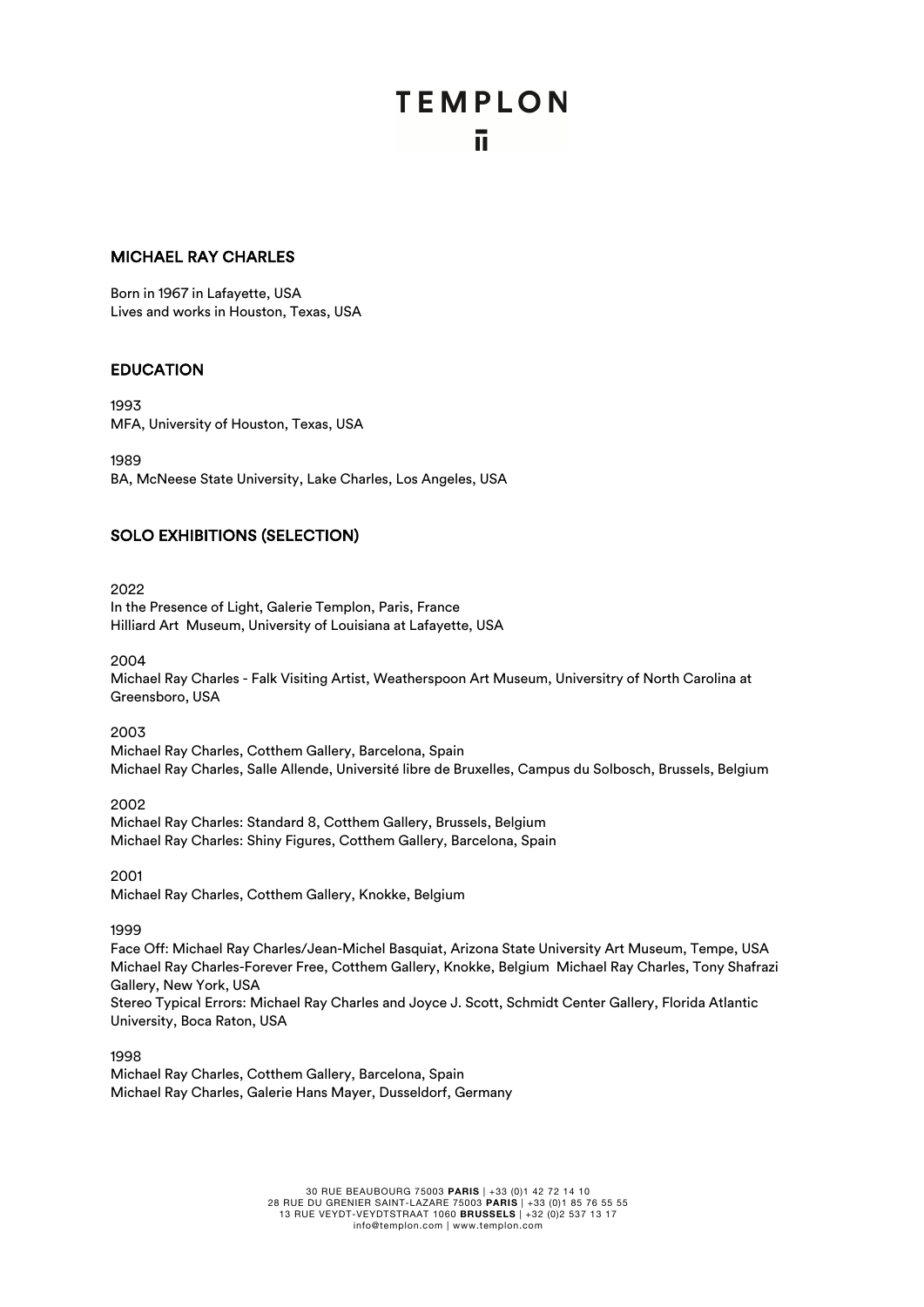# **TEMPLON**

#### 1997

Michael Ray Charles, Cotthem Gallery, Knokke, Belgium Michael Ray Charles-New Paintings , Tony Shafrazi Gallery, New York, USA 1989-1997: An American Artist's Work, Blaffer Gallery, University of Houston, Texas, USA ; traveled to the Austin museum of Art, Texas ; then to the Contemporary Arts Center, Cincinnati, USA Michael Ray Charles: Paintings, Albright-Knox Art Gallery, Buffalo, New York, USA

#### 1996

Michael Ray Charles, Dishman Gallery, Beaumont, Texas, USA Michael Ray Charles: New Paintings, Tony Shafrazi Gallery, New York, USA

#### 1995

Michael Ray Charles, Galerie Hans Mayer, Düsseldorf, Germany Michael Ray Charles: Liberty Bros. Permanent Daily Circus, Moody Gallery, Houston, USA Michael Ray Charles: New York, Barry Whistler Gallery, Dallas, USA

1994

Michael Ray Charles: New York, Barry Whistler Gallery, Dallas, USA Michael Ray Charles: Forever Free, Tony Shafrazi Gallery, New York, USA

1993 Michael Ray Charles: Forever Free, Moody Gallery, Houston, Texas, USA

1991

Michael Ray Charles, Barnes Blackman Galleries, Houston, Texas, USA

## PUBLIC COLLECTIONS (SELECTION)

Albright-Knox Art Gallery, Buffalo, New York, USA Arizona State University Museum, Tempe, Arizona, USA Blanton Museum of Art, University of Texas at Austin, Texas, USA Crystal Bridges Museum of American Art, Bentonville, Arkansas, USA Jesuit Dallas Museum, Texas, USA Museum of Fine Arts, Houston, Texas, USA The Museum of Modern Art, New York, USA Mu.Zeee, Ostend, Belgium Palmer Museum of Art, Pennsylvania State University, State College, Pennsylvania, USA Paul and Lulu Hiliard University Art Museum, University of Louisiana at Lafayette, Louisiana, USA Rutgers University, New Brunswick, New Jersey, USA San Antonio, Museum of Art, Texas, USA University Museums, University of Delaware, Newark, Delaware, USA University of Nebraska, Omaha, Nebraska, USA University of Mary Hardin Baylor, Belton, Texas, USA University of Mississipi, Oxford, Mississipi, USA University of Wiscounsin, Madison, Wiscounsin, USA Warfield Center Contemporary Art Collection, University of Texas at Austin, Texas, USA

> 30 RUE BEAUBOURG 75003 PARIS | +33 (0)1 42 72 14 10 28 RUE DU GRENIER SAINT-LAZARE 75003 PARIS | +33 (0)1 85 76 55 55 13 RUE VEYDT-VEYDTSTRAAT 1060 BRUSSELS | +32 (0)2 537 13 17 info@templon.com | www.templon.com